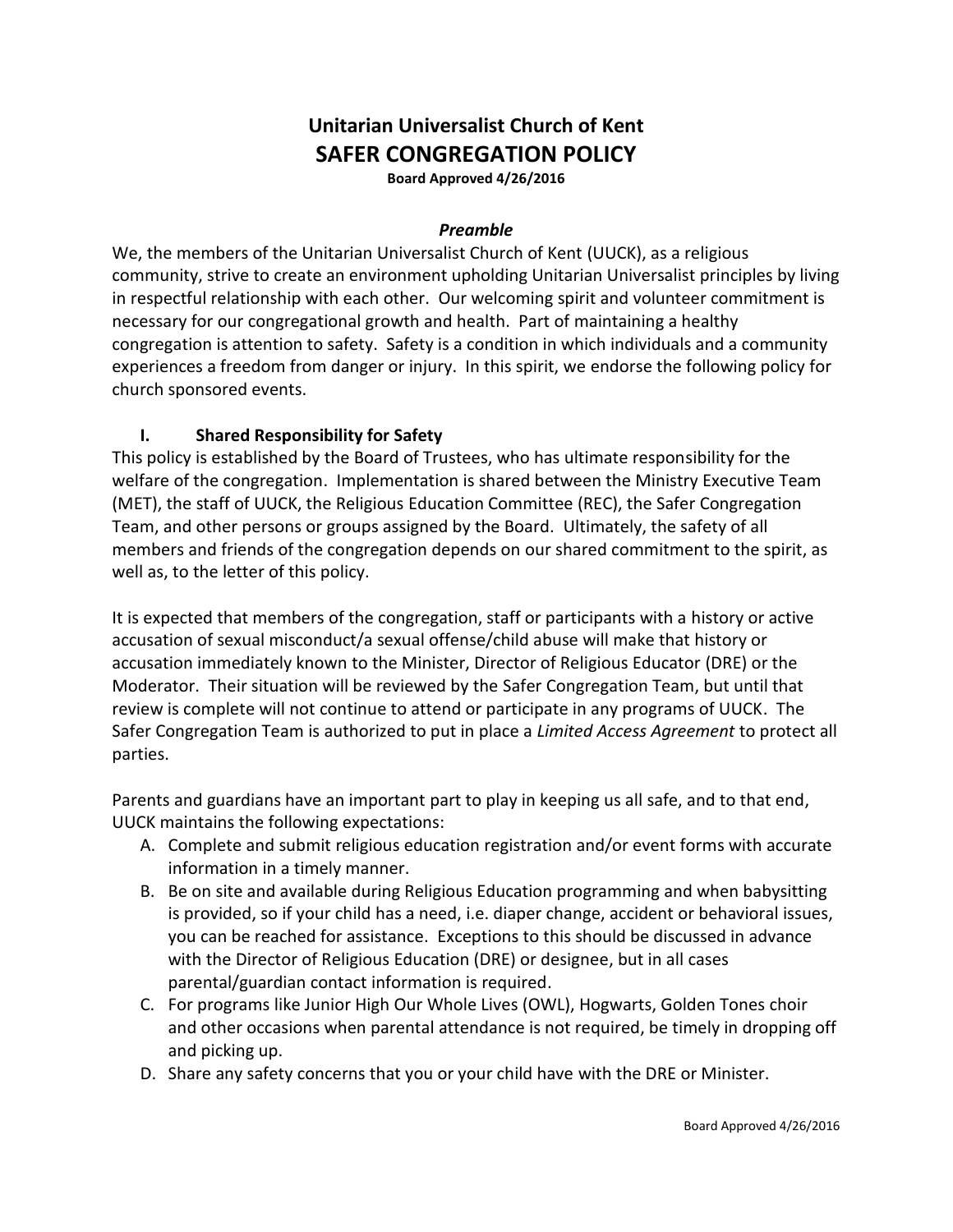E. We strive to make the UUCK a place of welcome that feels like home to you and your children; however, some areas are out-of-bounds to children and youth during nonprogram times. We expect adults and children to respect those limits.

### **II. Screening and Selection of Workers with Children and Youth**

Child and Youth Ministry (CYM) of the UUCK includes Nursery Care during worship services, Religious Education programming Our Whole Lives programs, Coming of Age, KentHogwarts Camp, Youth Conference Advisor, and similar events which involve the direct care or supervision of children or youth under 18 years of age. In addition, UUCK also may provide babysitting during events, sponsor musical groups and other church events. All workers or leaders in CYM, volunteer or compensated, must meet the following criteria\*:

- A. Volunteer workers should be affiliated with UUCK (member or attending) for at least 6 months prior to volunteer service. Exceptions to this can be made by the DRE or designee, especially if the person is known to another congregation or is recommended by a member of the church.
- B. A completed Application is required for all workers which includes contact information, 2-3 references (not relatives), prior experience with children and youth, and any criminal record. It is the responsibility of the worker to update UUCK of any changes to contact information or status. Persons 18 years or older are also required to consent to a criminal background check; and if they might be transporting children or youth, to a motor vehicle record check.
- C. The application form, ethics form and background check requirements can be considered met if a person is hired through an agency/company which has completed a similar screening within the past year. A valid copy must be submitted to the DRE or designee.
- D. No person convicted of sexual abuse of any person, child abuse, or any offense included in but not limited to "Unemployable Offenses" listed in the Ohio Revised Code 3319.39(B)(1) for Ohio School employees is eligible to be a worker with children or youth. (See addendum: OR3319.39(B)(1)
- E. Persons working with youth, generally defined as 12-18 years old and/or in Middle or High School, must be at least 25 year of age.
- F. An adult at least 25 years old is required to be present and responsible for each CYM program involving children.
- G. Youth  $14 17$  years, and adults  $18 20$  years can be a worker if they are paired with and work under the supervision of an adult, aged 25 years or older.
- H. In situations where babysitting is provided by minors, the parents/guardians of the children must be onsite, at least 2 workers must always be present with every group, and a designated adult 25 or older must be readily available for assistance and supervision.
- I. Prior to assuming their position, all workers are required to participate in an orientation/training for their position which would cover expectations and procedures for reporting suspected abuse to church as well as State of Ohio child welfare authorities.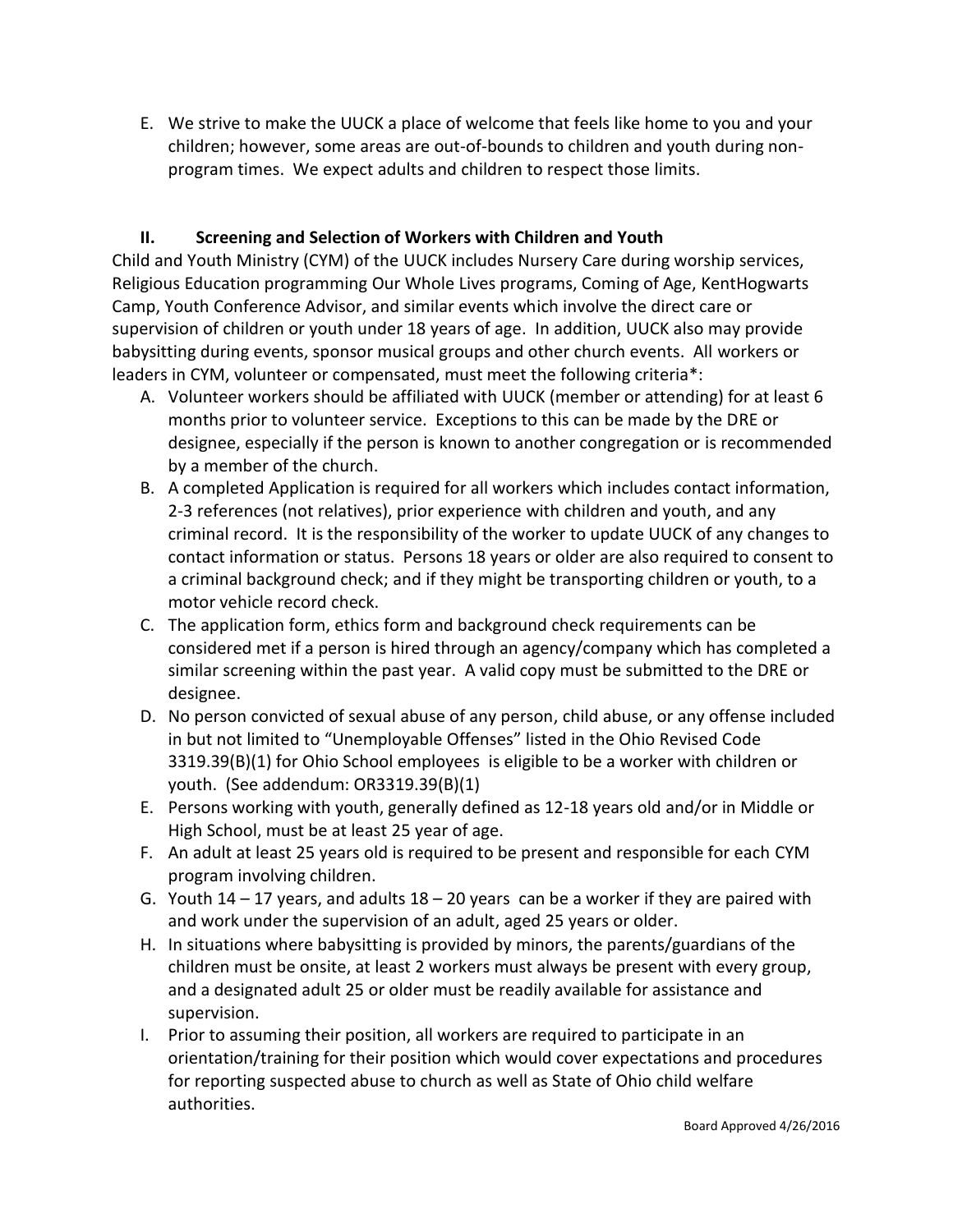\* An exception is made for parents/guardians exclusively assisting their own child as required or requested.

### **III. Supervision Requirements**

- A. On an annual basis, all workers will be required to sign an Ethics form and provide any updates to contact information, name, any changes related to accusations, charges or convictions of crimes or other significant changes affecting their ability to serve as a role model for children and youth.
- B. To remain an active worker in CYM, participation in at least one training a year is expected.
- C. A minimum of two workers will be scheduled to lead/supervise each group of children or youth. The preference is that these will be two non-related adults (25 years or older), but it is acceptable on occasion for only one worker with children to be 25 or older. This 2 person requirement protects all by minimizing both the opportunity for abuse, as well as false accusations.
- D. We recognize that on occasion volunteers who have not completed the application and training process will be utilized to provide backup or meet the requirement for two adults to be present when a UUCK program is in progress.
- E. Workers are expected to comply with established procedures regarding recording attendance, fire drills, discipline, arranging backup when they are unable to serve as scheduled, as well as other health and safety procedures.
- F. The **Minimum ratio** of workers to children/youth is:

| Infants through age 5:              | 2:12 |
|-------------------------------------|------|
| <b>Elementary and Middle School</b> | 2:16 |
| Senior High                         | 2:20 |

- G. Corporal punishment may not be used under any circumstance.
- H. No worker is to be alone with a child or youth, either on site or off site for a UUCK event, except in the case of an emergency or with the expressed permission of the parent/guardian.
- I. No worker shall take children and/or youth off site without the expressed consent of the parent/guardian.
- J. All rooms used routinely for onsite events with children or youth will have windows in the doors or other means to monitor activities inside.
- K. An Incident Report Form will be available in every room used for religious education programming as well on the UUCK website, along with instructions on how to complete and submit the form. Information on how to report questionable behavior will be included in the orientation of every worker involved with CYM.
- L. All children and youth attending UUCK events held off-site will have an adult sponsor present.

# **IV. Transportation of Children and Youth**

The following requirements for transportation are in effect only when CYM workers transport children/youth as part of a scheduled UUCK or denominational event. *It does not apply to*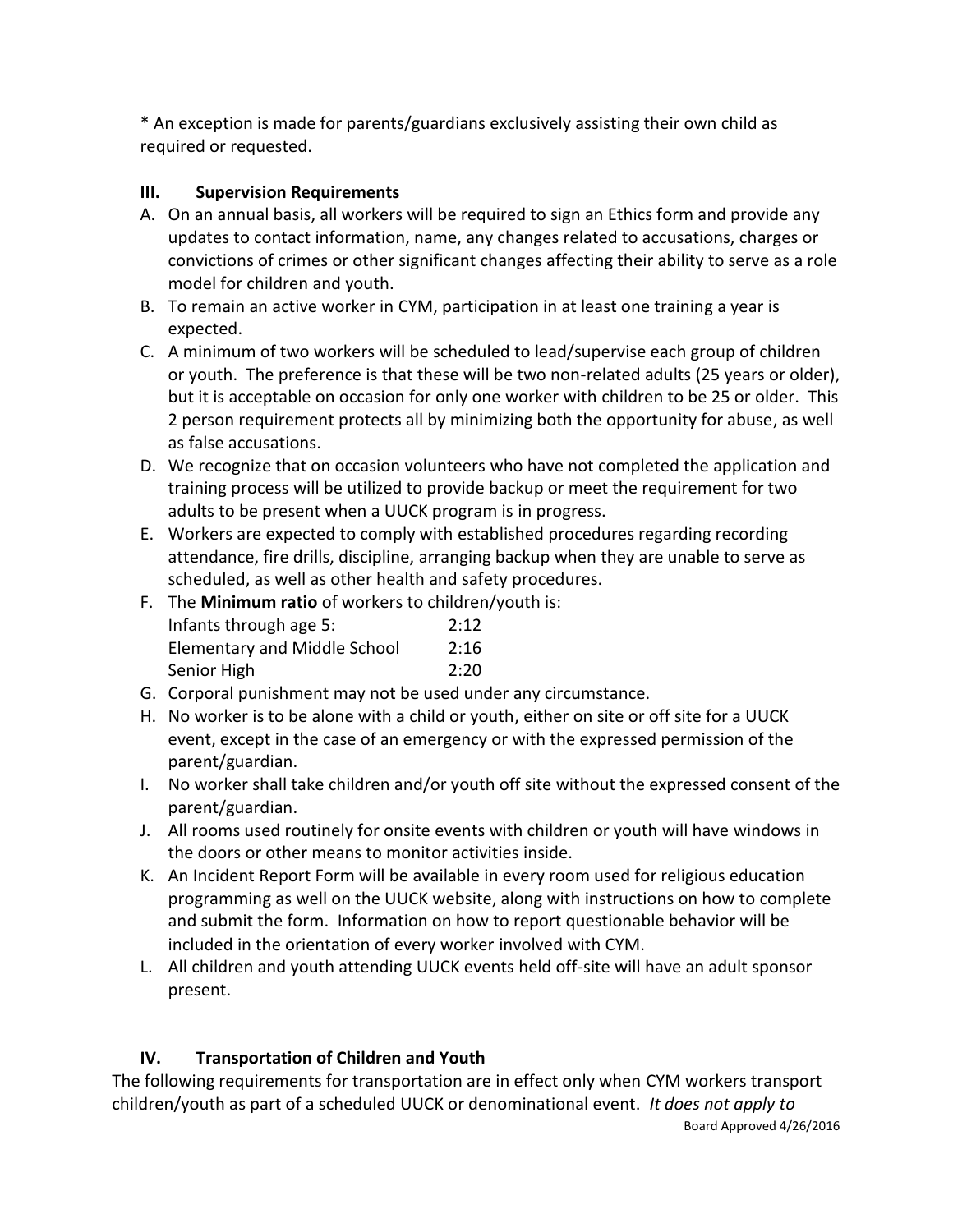*individual arrangements made by parents/guardians of the children involved in events when UUCK is not responsible for transportation.*

- A. All drivers of vehicles containing minors (other than their own children) must be at least 25 years of age and provide a valid driver's license and current proof of insurance.
- B. The driver and each passenger must have and wear a working seatbelt in accordance with Ohio state law.
- C. Car seats and booster seats must be properly secured and used in accordance with Ohio state law.
- D. No driver may be sleep deprived, consume alcohol, be under the influence of mindaltering substances including prescribed drugs or otherwise have their physical or mental performance compromised while carrying out this leadership position.
- E. Drivers will be alert to the distractions of cell phone use, and will at a minimum adhere to state laws and recommended best practices.
- F. When possible, a vehicle should contain 2 unrelated adults. If this is not possible, a vehicle should not contain one adult and only one child or youth unless that minor is the driver's child. Any deviation from this practice will require permission from the youth or child's parent or the DRE or designee.
- G. Written permission is required for all minors being transported off church property. Parents/guardians will be given relevant information pertaining to the event, including, but not limited to: date, time(s), location, etc. Parents/guardians will provide emergency contact information, name of physician, health insurance information, relevant medical information, and consent to treat in case of emergency.
- H. Emergency contact information will be kept by the driver or responsible adult if using an alternate form of transportation.
- I. Each adult driving or in charge will leave the names of all children/youth accompanying them and emergency contact information with the DRE or designee.

# **V. Safer Congregation Team**

- A. The Board of Trustees shall appoint the members of a Safer Congregation Team to proactively assure this policy is implemented through appropriate procedures. Safer Congregation Team tasks may include, but are not limited to, presentations on abuse, evaluation of applications for CYM workers that are flagged by the religious professionals in the congregation, receive allegations of possible abuse, develop a process for expediential handling of such allegations, and meet with known or convicted sex offenders to develop a Limited Access Agreement for participation in church activities.
- B. The Safer Congregation Team shall consist of the Minister, the DRE, the chairperson of the Religious Education Committee, a member of the Committee on Ministry, and 2-5 additional persons designated by the Board for their knowledge or skills in the area of law, social work, education, psychology, law enforcement, counseling, etc.
- C. The Safer Congregation Team shall meet at least twice annually to review current policy and practices, make recommendations to the Board of Trustees or Ministry Executive Team as appropriate, and will provide an annual report to the congregation.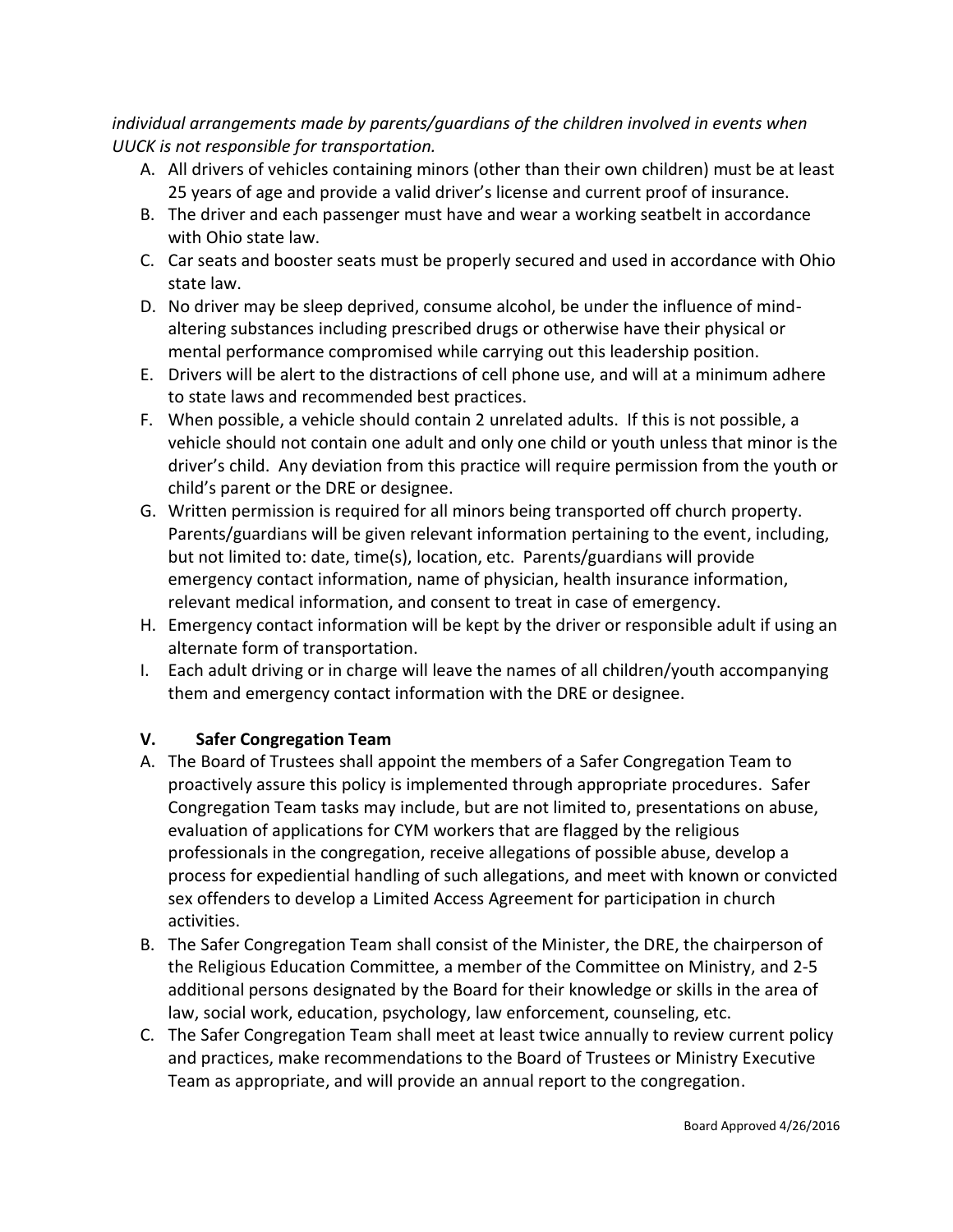- D. When an allegation of abuse or questionable conduct arises, a meeting of the Safer Congregation Team will be promptly called. Depending on the particulars of the situation, a subset of at least 3 members is sufficient.
- E. The Safer Congregations Team shall be informed of any relevant custody or restraining order involving members or participants and work with relevant staff to provide an appropriate response.
- F. Non-urgent but important matters brought to the Safer Congregation Team (ex. questions raised in a background check, clarification about procedures, approval of forms related to this policy, inquiries about church involvement by a sex offender, etc.) will be considered in a prompt and timely manner.
- G. If there is an allegation of abuse by the minister, the Moderator or their designee will inform the Unitarian Universalist Association and appropriate regional staff. If an accusation is made regarding a minister or a member of their family, the Moderator will serve on the Safer Congregation Team in their stead.
- H. If there is an allegation of abuse by any member of the Safer Congregation Team or a member of their families, that person will not participate in the Safer Congregation Team.
- I. In their work the Safer Congregation Team will be mindful and respectful of the worth and dignity of all persons, as well as of the congregation and the wider community. Notification to law enforcement or child welfare agencies will be made in a timely manner as warranted.
- J. In the event of media inquiries about any situations considered by the Safer Congregation Team, the Board of Trustees shall designate a single spokesperson for the congregation.

# **VI. Removal of a Worker with Children or Youth**

It sometimes happens that there is not a good match between the volunteer worker and the position in which they are placed. In such an instance the DRE or program leader can suggest alternative opportunities to serve, or request the worker take a leave of absence. Such instances can be handled outside this policy.

- A. If there is an allegation of abuse or inappropriate behavior, the Minister or DRE will immediately place the worker on leave from their position and from further engagement with children or youth until the situation is resolved.
- B. Any and all allegations of abuse will be immediately considered by the Safer Congregation Team in a meeting called by the person or a member receiving the information.
- C. The Safer Congregation Team's summary of findings and recommendations will become part of the file of the worker, which is kept in a secure and confidential manner.

# **VII. Implementation and Ongoing Review**

As with all policies, the responsibility for reviewing and acting on needed amendments rests with the Board of Trustees, and they will undertake such a review at least every three years. The creation of Procedures to implement this policy rests with a variety of individuals and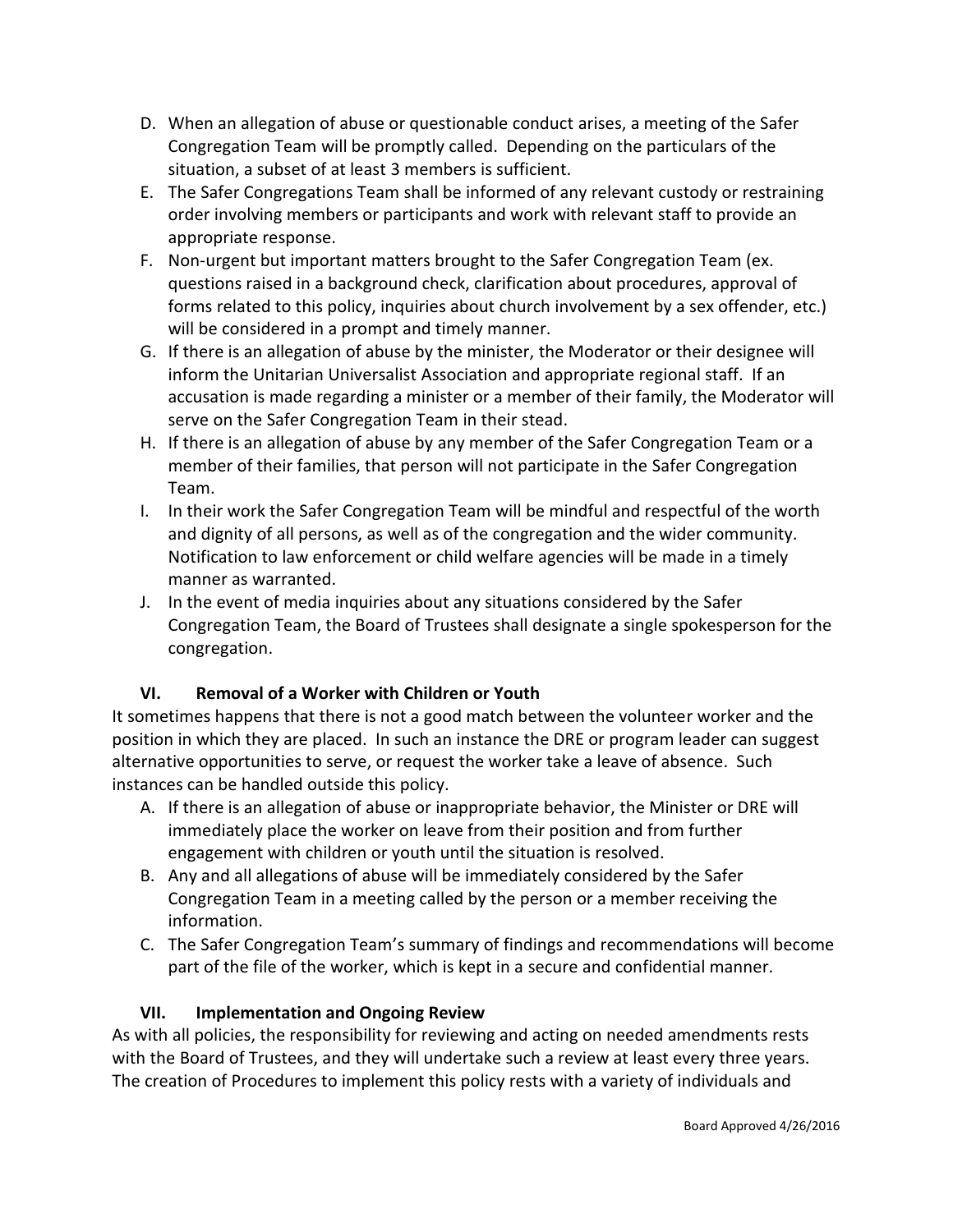groups including the DRE, the RE Committee, Hogwarts, the Safer Congregation Team and under the guidance of the MET.

#### **VIII. Resources**

- A. <http://www.uua.org/safe> a very extensive collection both specific to Unitarian Universalist congregations and to sexual abuse and prevention in general from a variety of sources.
- B. [http://www.brotherhoodmutual.com/index.cfm/resources/ministry](http://www.brotherhoodmutual.com/index.cfm/resources/ministry-safety/guidebook/guidelines-for-ministry-workers/)[safety/guidebook/guidelines-for-ministry-workers/](http://www.brotherhoodmutual.com/index.cfm/resources/ministry-safety/guidebook/guidelines-for-ministry-workers/) - Excellent resource from a company which specializes in insuring churches.
- C. <http://jfs.ohio.gov/ocf/reportchildabuseandneglect.stm> How to report Child Abuse in Ohio.
- D. <http://www.religiousinstitute.org/safer-congregations/> the Religious Institute website has sample policies, forms and a congregational assessment.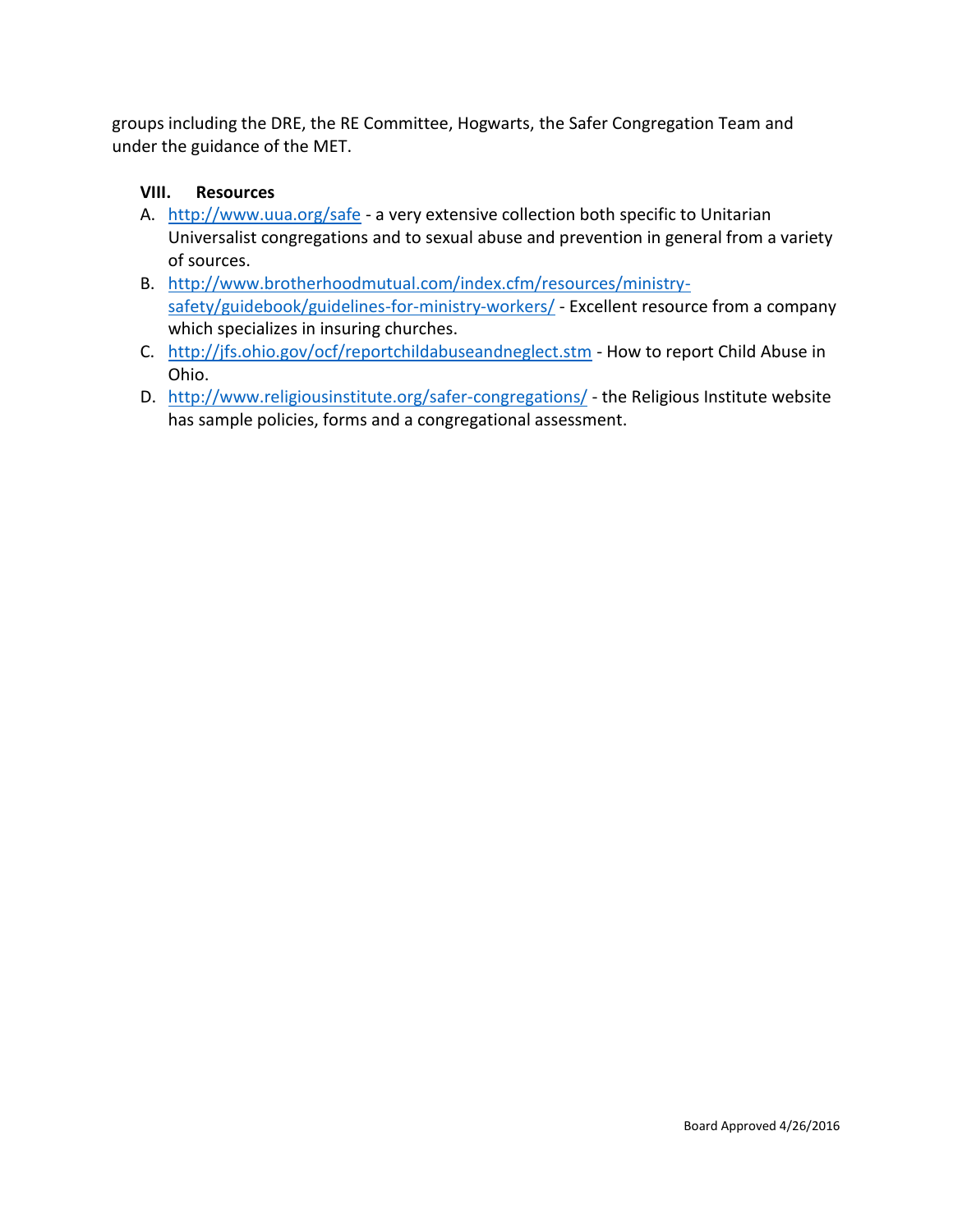#### **Addendum:**

#### **Ohio Revised Code 3319.39 (B)(1) Offenses**

#### **Disqualifying offenses**

The following are disqualifying offenses for all school employees. Note that additional lists of offenses (RC 3319.31 (B)(2) and (C)) prevent districts from employing licensed employees. Some of these offenses may be eligible for rehabilitation under OAC 3301- 20-01.

#### **Suspension of Non-licensed Employees**

RC 3319.40 requires the district to suspend an employee who is arrested, summoned or indicted for specific offenses from all duties that require the care, custody, or control of a child during the pendency of the criminal action against the person (RC 3319.40). For employees not licensed by the Ohio Department of Education (ODE), other than bus drivers, the offenses are the offenses that are bars to employment for all school employees, listed below.

| <b>RC</b> Section | Offense                                               |
|-------------------|-------------------------------------------------------|
|                   |                                                       |
| 2903.01           | Aggravated murder                                     |
| 2903.02           | Murder                                                |
| 2903.03           | Voluntary manslaughter                                |
| 2903.04           | Involuntary manslaughter                              |
| 2903.11           | Felonious assault                                     |
| 2903.12           | Aggravated assault                                    |
| 2903.13           | Assault                                               |
| 2903.16           | Failing to provide for a functionally impaired person |
| 2903.21           | Aggravated menacing                                   |
| 2903.34           | Patient abuse; neglect                                |
| 2905.01           | Kidnapping                                            |
| 2905.02           | Abduction                                             |
|                   | 2905.04 (pre-1996) Child stealing                     |
| 2905.05           | Criminal child enticement                             |
| 2907.02           | Rape                                                  |
| 2907.03           | Sexual battery                                        |
| 2907.04           | Unlawful sexual contact with a minor                  |
| 2907.05           | Gross sexual imposition                               |
| 2907.06           | Sexual imposition                                     |
| 2907.07           | Importuning                                           |
| 2907.08           | Voyeurism                                             |
| 2907.09           | Public indecency                                      |
| 2907.12 (former)  | Felonious sexual penetration                          |
| 2907.21           | Compelling prostitution                               |